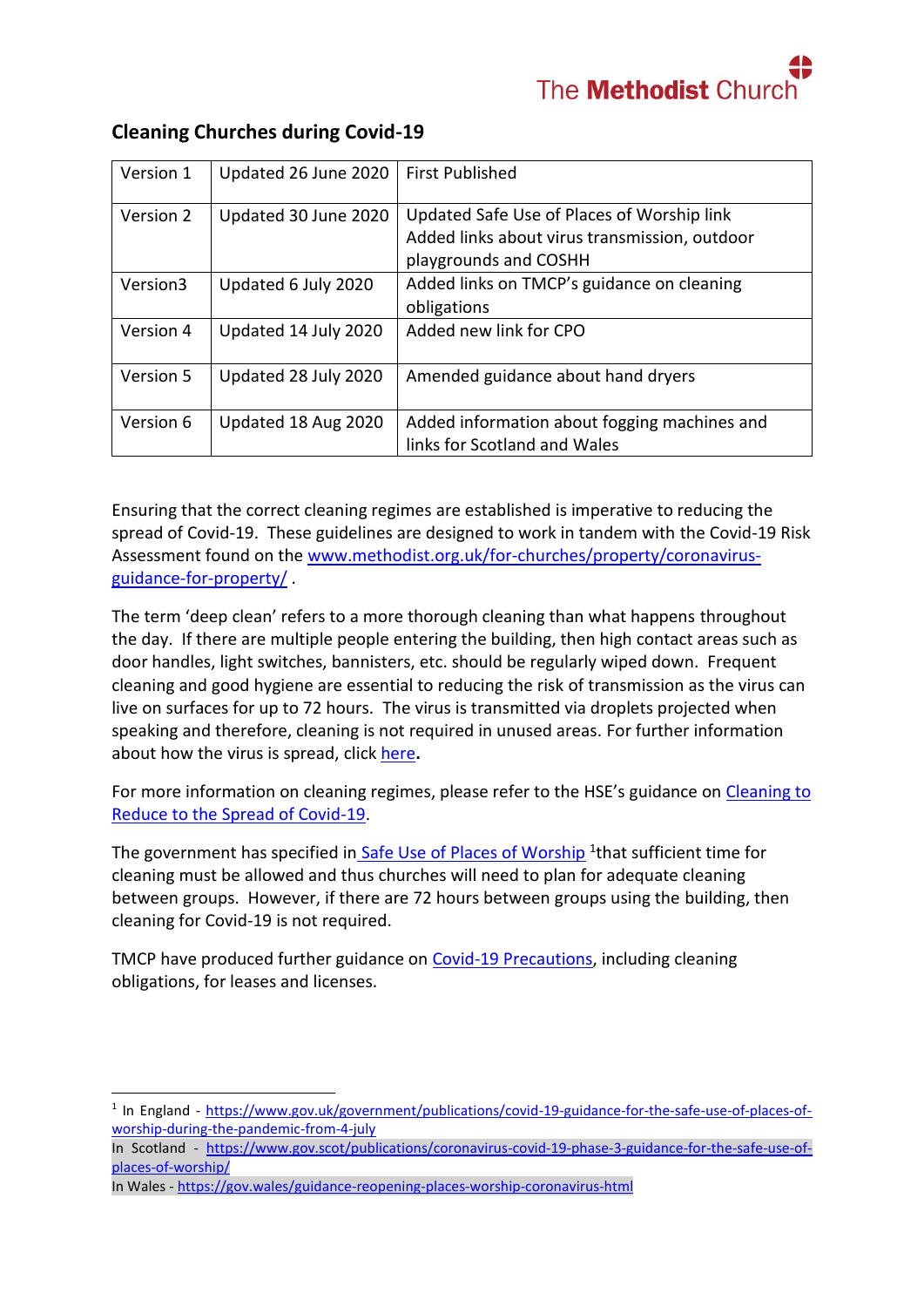

If there is an outdoor playground, the government has given this [guidance](https://www.gov.uk/government/publications/covid-19-guidance-for-managing-playgrounds-and-outdoor-gyms/covid-19-guidance-for-managing-playgrounds-and-outdoor-gyms)<sup>2</sup>.

If someone in the building tests positive for Covid-19, click [here](https://www.gov.uk/government/publications/covid-19-decontamination-in-non-healthcare-settings/covid-19-decontamination-in-non-healthcare-settings)<sup>3</sup> to view the special cleaning and disinfecting measures.

If the building is listed, you should review Historic England's [How to Clean Historic Surfaces](https://historicengland.org.uk/coronavirus/historic-places/cleaning-historic-surfaces/?utm_medium=email&utm_source=newsletter&utm_campaign=brand&utm_content=Cleaning%20Historic&dm_t=0,0,0,0,0) and speak to the [Conservation Officer](mailto:conservation@methodistchurch.org.uk?subject=Cleaning%20during%20Covid-19) before cleaning delicate historic items.

CPO have offered the Methodist Church as [15% discount on PPE.](http://www.cpo.org.uk/methodistppe)

When re-opening the building for the first time, a deep clean for Covid-19 is not necessary but a normal clean is recommended. Please review the [Re-Opening a Building Checklist](https://www.methodist.org.uk/for-churches/property/coronavirus-guidance-for-property/) for further information.

### **Cleaning and sanitising**

**.** 

- 1. Think about the common areas of the building that are likely to have areas that need regular cleaning such as reception areas, toilets, kitchens, stairs and worship areas.
- 2. Identify objects and surfaces that are touched regularly, such as door handles, light switches, bannisters, etc. and decide how frequently you clean them.
- 3. When receiving outside deliveries, you will need to decide what cleaning is needed and talk about how to make sure it is done.

### **Making cleaning easier and reducing the need to clean**

- 1. Think about what you can do to reduce the need to clean or to make cleaning easier and more effective. You may wish to restrict access to certain areas of the building.
- 2. Keeping surfaces clear of objects makes it easier to clean and reduces the number of things which can become contaminated.
- 3. Put in place 'clean as you use systems' for high contact areas to keep up with cleaning requirements.
- 4. You may wish to prop open doors (taking fire safety and security issues into consideration) and restrict access to certain parts of the building to reduce cleaning and aid with ventilation of fresh air.

<sup>&</sup>lt;sup>2</sup> In England - [https://www.gov.uk/government/publications/covid-19-guidance-for-managing-playgrounds](https://www.gov.uk/government/publications/covid-19-guidance-for-managing-playgrounds-and-outdoor-gyms/covid-19-guidance-for-managing-playgrounds-and-outdoor-gyms)[and-outdoor-gyms/covid-19-guidance-for-managing-playgrounds-and-outdoor-gyms](https://www.gov.uk/government/publications/covid-19-guidance-for-managing-playgrounds-and-outdoor-gyms/covid-19-guidance-for-managing-playgrounds-and-outdoor-gyms) In Scotland - [https://www.gov.scot/publications/coronavirus-covid-19-phase-3-staying-safe-and-protecting](https://www.gov.scot/publications/coronavirus-covid-19-phase-3-staying-safe-and-protecting-others/pages/sports-culture-and-leisure-activities/%23Exercise%20and%20activity)[others/pages/sports-culture-and-leisure-activities/#Exercise and activity](https://www.gov.scot/publications/coronavirus-covid-19-phase-3-staying-safe-and-protecting-others/pages/sports-culture-and-leisure-activities/%23Exercise%20and%20activity)

In Wales - <https://gov.wales/reopening-childrens-playgrounds-and-outdoor-play-areas-coronavirus-html> <sup>3</sup> In England and Wales - [https://www.gov.uk/government/publications/covid-19-decontamination-in-non](https://www.gov.uk/government/publications/covid-19-decontamination-in-non-healthcare-settings/covid-19-decontamination-in-non-healthcare-settings)[healthcare-settings/covid-19-decontamination-in-non-healthcare-settings](https://www.gov.uk/government/publications/covid-19-decontamination-in-non-healthcare-settings/covid-19-decontamination-in-non-healthcare-settings) 

In Scotland - [https://hpspubsrepo.blob.core.windows.net/hps-website/nss/2973/documents/1\\_covid-19](https://hpspubsrepo.blob.core.windows.net/hps-website/nss/2973/documents/1_covid-19-guidance-for-non-healthcare-settings.pdf) [guidance-for-non-healthcare-settings.pdf](https://hpspubsrepo.blob.core.windows.net/hps-website/nss/2973/documents/1_covid-19-guidance-for-non-healthcare-settings.pdf)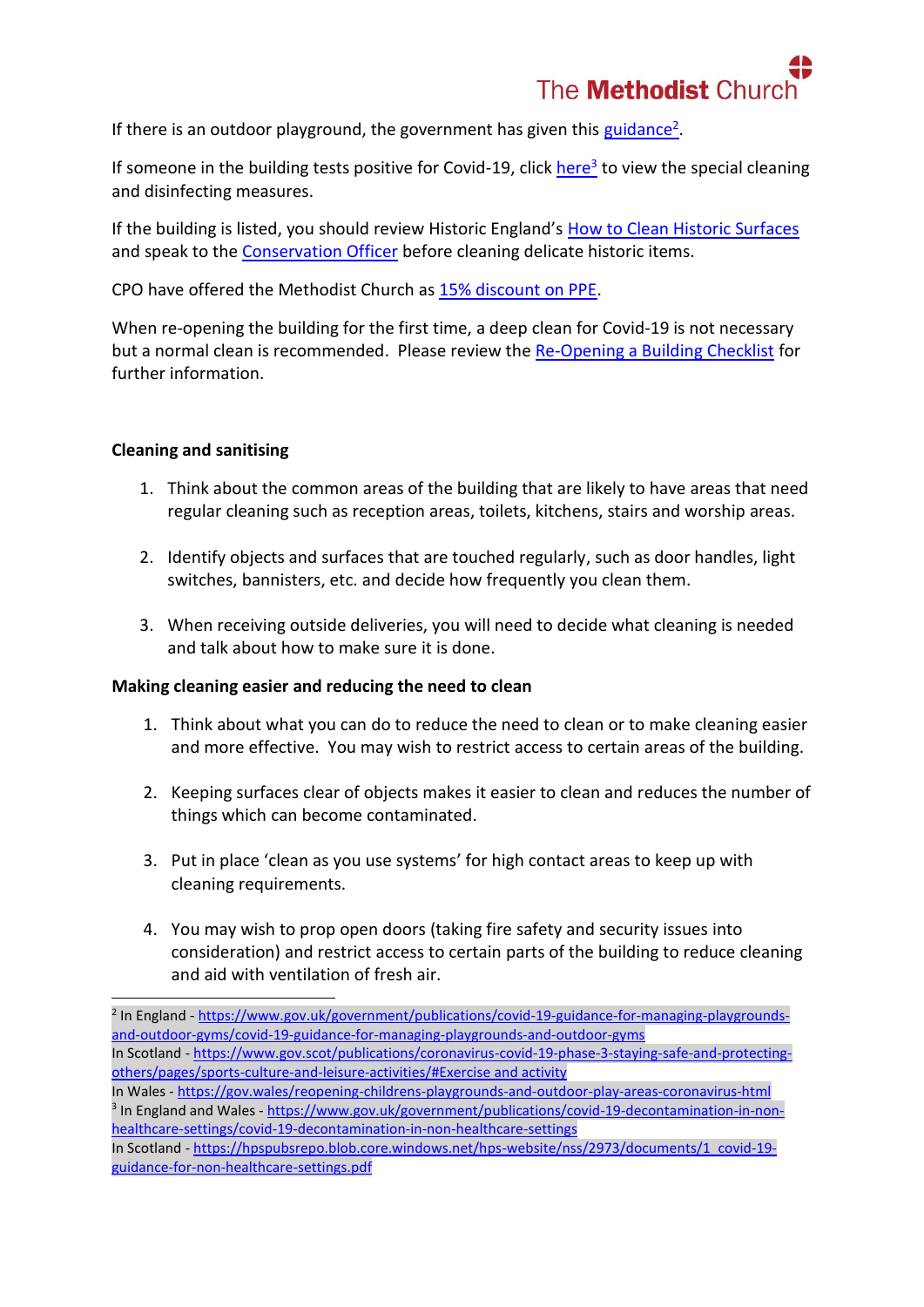

#### **Who will do the cleaning and when?**

1

- 1. Decide if the current cleaning arrangements are enough to ensure adequate cleaning to reduce the spread of the virus. You may choose different levels of cleaning for different areas. Deep cleaning (more thorough cleaning) in between groups using the church and then supplementary cleaning, e.g. wiping high contact surfaces when the church is in use.
- 2. Provide specific instructions (or a training session) to those doing the cleaning to ensure they know what to clean and how to make it effective. This does not need to a specialist company but anyone who is vulnerable or shielding should avoid cleaning. The cleaning products used normally are sufficient for cleaning, unless a case of Covid-19 has been confirmed.
- 3. Set clear guidance on how to handle and store cleaning materials/products safely [\(COSHH Guidelines\)](https://www.hse.gov.uk/coshh/) and when cleaning procedures need to be followed.
- 4. Signs around the building can be a good way of letting people know what they need to do to keep it clean and sanitised.
- 5. If people cannot clean straight after touching surfaces, then provide hand sanitiser.
- 6. For higher-risk cleaning areas, such as toilets, you will need to ensure people know what to do to protect themselves. If regular cleaning is not possible, you could consider closing off the toilets.
- 7. Setting clear guidance and line of responsibility for the use of kitchen and toilet facilities to make sure they are kept clean. The government's guidance on [Food](https://www.gov.uk/government/publications/covid-19-guidance-for-food-businesses/guidance-for-food-businesses-on-coronavirus-covid-19)  [Preparation during Covid-19](https://www.gov.uk/government/publications/covid-19-guidance-for-food-businesses/guidance-for-food-businesses-on-coronavirus-covid-19) should be followed.
- 8. Cleaning soft furnishings current information suggests that unless fabrics have been soiled, then these can be cleaned with a vacuum cleaner.
- 9. The use of fogging machines are permitted and more information can be found on HSE's [Disinfecting premises using Fog, Mist, Vapour or UV Systems.](https://www.hse.gov.uk/coronavirus/disinfecting-premises-during-coronavirus-outbreak.htm) If a fogging machine is used, then care must be taken to seal the room so that the particles are not inhaled. As well, if a building is listed or considered to be a heritage building, the use of fogging machines is discouraged in order to prevent damage to the internal furnishings<sup>4</sup>.

Read more information about cleaning from the links below on the Safe Use of Places of Worship and Working Safely :

<sup>4</sup> <https://historicengland.org.uk/coronavirus/historic-places/cleaning-disinfecting-historic-surfaces/>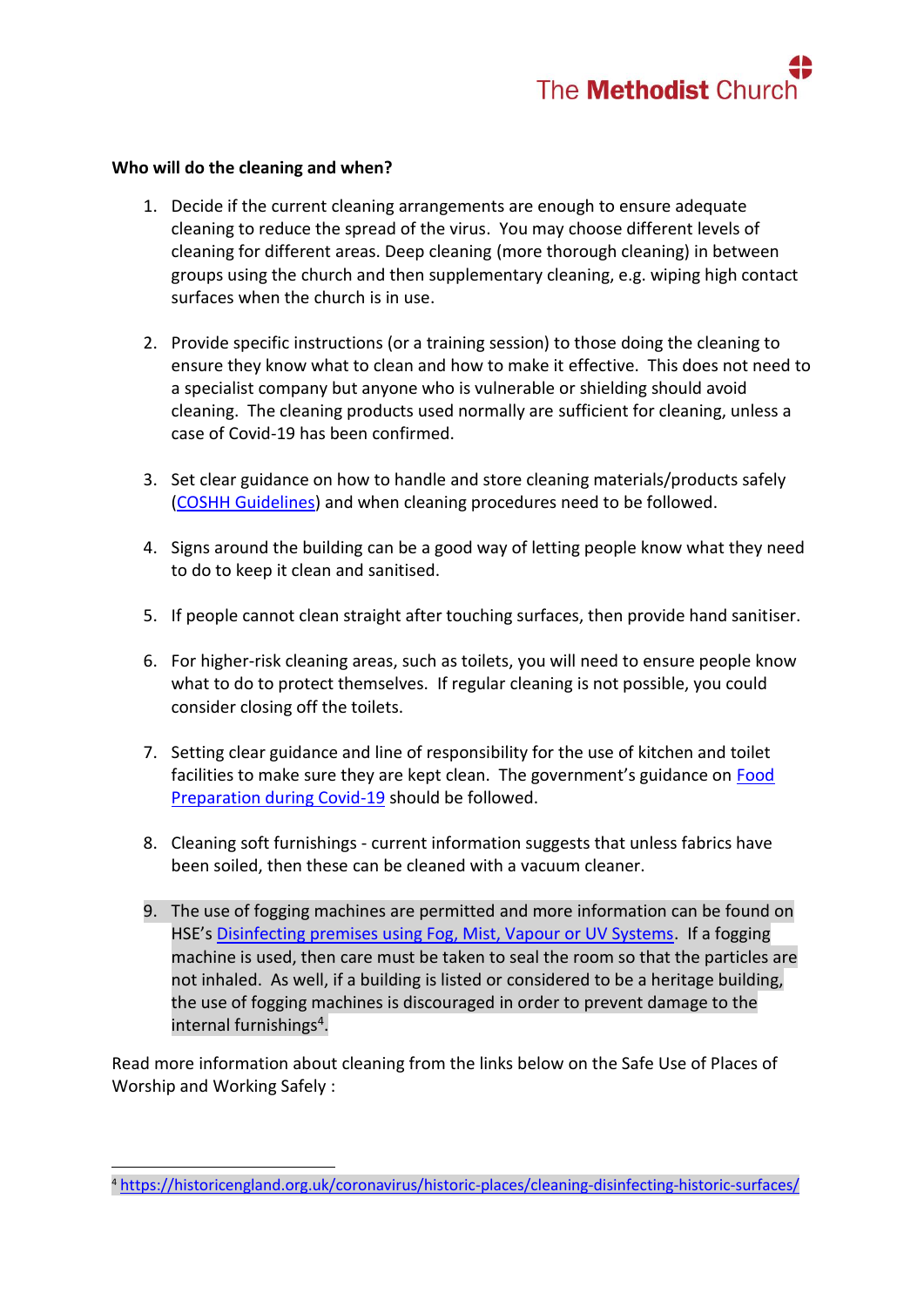# The **Methodist** Churc

- In England [https://www.gov.uk/government/publications/covid-19-guidance-for](https://www.gov.uk/government/publications/covid-19-guidance-for-the-safe-use-of-places-of-worship-during-the-pandemic-from-4-july)[the-safe-use-of-places-of-worship-during-the-pandemic-from-4-july](https://www.gov.uk/government/publications/covid-19-guidance-for-the-safe-use-of-places-of-worship-during-the-pandemic-from-4-july) and <https://www.gov.uk/guidance/working-safely-during-coronavirus-covid-19>
- In Scotland [https://www.gov.scot/publications/coronavirus-covid-19-phase-3](https://www.gov.scot/publications/coronavirus-covid-19-phase-3-guidance-for-the-safe-use-of-places-of-worship/) [guidance-for-the-safe-use-of-places-of-worship/](https://www.gov.scot/publications/coronavirus-covid-19-phase-3-guidance-for-the-safe-use-of-places-of-worship/) and [https://www.gov.scot/publications/coronavirus-covid-19-returning-to](https://www.gov.scot/publications/coronavirus-covid-19-returning-to-work/pages/employers/)[work/pages/employers/](https://www.gov.scot/publications/coronavirus-covid-19-returning-to-work/pages/employers/)
- In Wales <https://gov.wales/guidance-reopening-places-worship-coronavirus-html> and<https://gov.wales/keep-wales-safe-work>

## **Good Hygiene**

You need to think about:

- 1. Ensuring there is handwashing facilities that provide running water, soap and paper towels and reminding to wash regularly for 20 seconds.
- 2. Providing handwashing facilities or hand sanitiser at entry and exit points . The government states that people should be able to wash their hands as they arrive and leave.
- 3. Frequently wipe down hand dryers. When using paper towels, bins should have liners and should be emptied frequently to safely dispose of waste.
- 4. Providing hand sanitiser in multiple areas in addition to washing facilities.
- 5. Providing tissues throughout the building.
- 6. Setting clear guidance for the cleaning of toilets and kitchen facilities to make sure they are kept clean.
- 7. Using signs and posters to increase awareness of good handwashing technique reminding those in the building to catch coughs and sneezes in tissues and to avoid touching face, eyes, nose or mouth with unclean hands. Signs can be ordered from [CPO](http://www.cpo.org.uk/methodistppe) or other recommendations include:
	- a. [NHS Hand-Washing Technique](https://www.berkshirehealthcare.nhs.uk/media/33429304/nhs-hand-wasing-technique.pdf)
	- b. [Hand-Washing Technique \(child version\)](https://www.methodist.org.uk/media/17916/hand-hygiene-poster-2020.pdf)
	- c. [DoH Wash Your Hands](https://www.methodist.org.uk/media/17914/doh-handwash-poster-19-03-2020-3.pdf)
	- d. [Follow Catch it, Bin it, Kill it](https://www.england.nhs.uk/south/wp-content/uploads/sites/6/2017/09/catch-bin-kill.pdf)
	- e. [Cover Coughs and Sneezes \(child version\)](https://www.methodist.org.uk/media/17915/respiratory-hygiene-poster-2020.pdf)
	- f. [Compliance with Covid-19 Guidance \(revised\)](https://assets.publishing.service.gov.uk/government/uploads/system/uploads/attachment_data/file/897765/staying-covid-19-secure-2020.pdf)

## **Use of Hand Sanitisers containing alcohol on Church Premises**

Hand sanitisers with very high alcohol content could be used as intoxicants, therefore they should be kept in an accessible but safe place, particularly away from young children, as the